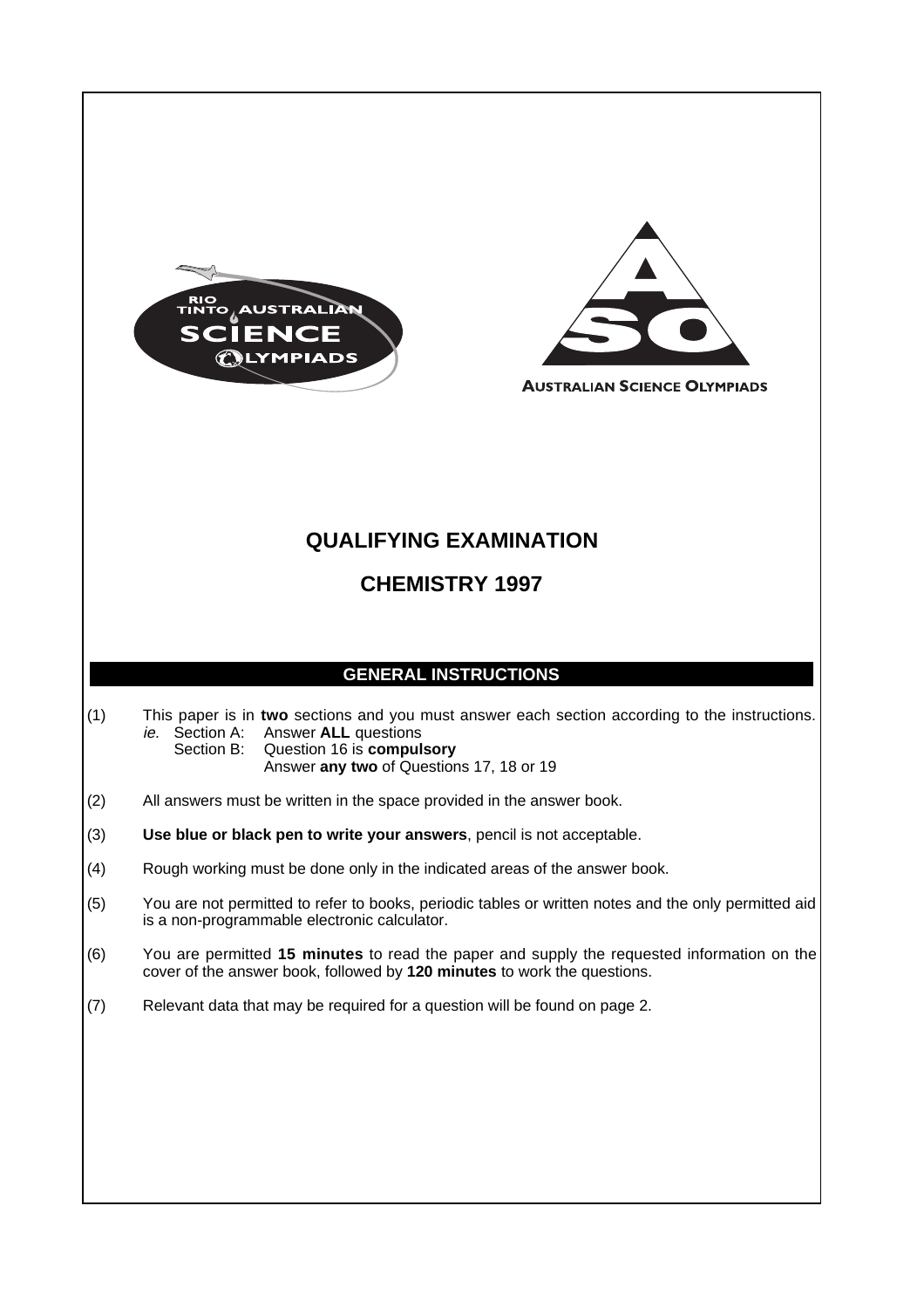|                                         | <b>DATA</b>                                                                                                   |
|-----------------------------------------|---------------------------------------------------------------------------------------------------------------|
| Avogadro constant (N)                   | 6.02 x $10^{23}$ mol <sup>-1</sup>                                                                            |
| 1 faraday                               | 96,486 coulombs                                                                                               |
| 1 coulomb                               | 1 amp sec                                                                                                     |
| Universal gas constant (R)              | 8.314 J K <sup>-1</sup> mol <sup>-1</sup><br>8.206 x 10 <sup>-2</sup> L atm K <sup>-1</sup> mol <sup>-1</sup> |
| Planck's constant (h)                   | 6.626 x $10^{-34}$ J s                                                                                        |
| Standard temperature and pressure (STP) | 273 K and 101.3 kPa<br>0°C and 101.3 kPa<br>$0^{\circ}$ C and 1 atm                                           |
| Molar volume of ideal gas at STP        | 22.4 $L$                                                                                                      |
| Velocity of light (c)                   | $2.998x 10^8$ ms <sup>-1</sup>                                                                                |

# **ATOMIC NUMBERS & RELATIVE ATOMIC MASSES\***

| 1  | H              | 1.008    | 23 | V         | 50.94                  | 45 |              | Rh 102.9   | 67 |           | Ho 164.9 | 89       |           | Ac $(227)$   |
|----|----------------|----------|----|-----------|------------------------|----|--------------|------------|----|-----------|----------|----------|-----------|--------------|
| 2  | He             | 4.003    | 24 | Cr        | 52.00                  | 46 | Pd           | 106.4      | 68 | Er        | 167.3    | 90       | Th        | 232.0        |
| 3  | Li             | 6.941    | 25 |           | Mn 54.94               | 47 |              | Ag 107.9   | 69 |           | Tm 168.9 | 91       | Pa        | (231)        |
| 4  | Be             | 9.012    | 26 | Fe        | 55.85                  | 48 | Cd           | 112.4      | 70 | Yb        | 173.0    | 92       | U         | 238.0        |
| 5  | B              | 10.81    | 27 | Co        | 58.93                  | 49 | In           | 114.8      | 71 | Lu        | 175.0    | 93       | Np        | (237)        |
| 6  | C              | 12.01    | 28 | Ni        | 58.69                  | 50 | Sn           | 118.7      | 72 | Hf        | 178.5    | 94       |           | Pu (244)     |
| 7  | N              | 14.01    | 29 | Cu        | 63.55                  | 51 | Sb           | 121.8      | 73 | Ta        | 180.9    | 95       |           | Am $(243)$   |
| 8  | O              | 16.00    | 30 | Zn        | 65.38                  | 52 | Te           | 127.6      | 74 | W         | 183.9    | 96       |           | Cm(247)      |
| 9  | F              | 19.00    | 31 | Ga        | 69.72                  | 53 | $\mathbf{I}$ | 126.9      | 75 | Re        | 186.2    | 97       |           | Bk (247)     |
| 10 | Ne.            | 20.18    | 32 | Ge        | 72.59                  | 54 | Xe           | 131.3      | 76 | <b>Os</b> | 190.2    | 98       | <b>Cf</b> | (251)        |
| 11 | Na             | 22.99    | 33 | As        | 74.92                  | 55 | Cs           | 132.9      | 77 | Ir        | 192.2    | 99       | Es        | (252)        |
| 12 |                | Mg 24.31 | 34 | <b>Se</b> | 78.96                  | 56 | Ba           | 137.3      | 78 | Pt        | 195.1    |          |           | 100 Fm (257) |
| 13 | Al             | 26.98    | 35 | Br        | 79.90                  | 57 | La           | 138.9      | 79 | Au        | 197.0    |          |           | 101 Md (258) |
| 14 | Si             | 28.09    | 36 | Kr        | 83.80                  | 58 | Ce           | 140.1      | 80 |           | Hg 200.6 |          |           | 102 No (259) |
| 15 | P              | 30.97    | 37 | Rb        | 85.47                  | 59 | Pr           | 140.9      | 81 | Tl        | 204.4    |          |           | 103 Lw (260) |
| 16 | S              | 32.06    | 38 | Sr        | 87.62                  | 60 | Nd           | 144.2      | 82 | Pb        | 207.2    | 104 Db   |           |              |
| 17 | C <sub>1</sub> | 35.45    | 39 | Y         | 88.91                  | 61 |              | Pm $(145)$ | 83 | Bi        | 209.0    | $105$ Jt |           |              |
| 18 | Ar             | 39.95    | 40 | Zr        | 91.22                  | 62 |              | Sm 150.4   | 84 | Po        | (209)    | 106 Rf   |           |              |
| 19 | K              | 39.10    | 41 | Nb        | 92.91                  | 63 |              | Eu 152.0   | 85 | At        | (210)    | 107 Bh   |           |              |
| 20 | Ca             | 40.08    | 42 |           | Mo 95.94               | 64 | Gd           | 157.3      | 86 | Rn        | (222)    | 108 Hn   |           |              |
| 21 | <sub>Sc</sub>  | 44.96    | 43 |           | Tc $(98)$ <sup>†</sup> | 65 | Tb           | 158.9      | 87 | Fr        | (223)    | 109 Mt   |           |              |
| 22 | Ti             | 47.88    | 44 | Ru        | 101.1                  | 66 |              | Dy 162.5   | 88 | Ra        | 226.0    |          |           |              |
|    |                |          |    |           |                        |    |              |            |    |           |          |          |           |              |

\* The relative values given here are to four significant figures.

† A value given in parentheses denotes the mass of the longest-lived isotope.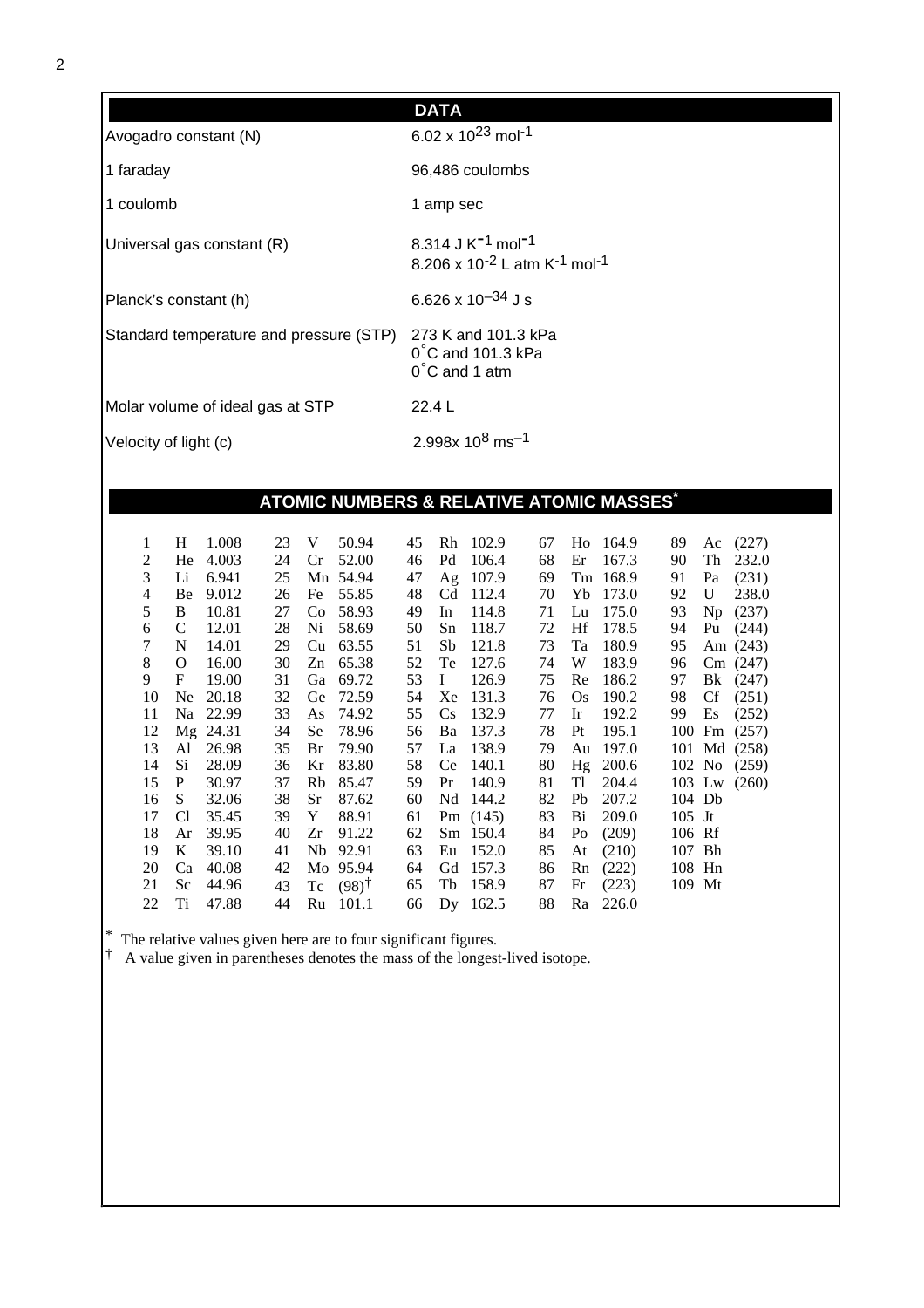|                                                          |                                                                                                            | <b>SECTION A</b>                                                                                                                                                                                                                                                                                                                                               |  |  |  |  |  |
|----------------------------------------------------------|------------------------------------------------------------------------------------------------------------|----------------------------------------------------------------------------------------------------------------------------------------------------------------------------------------------------------------------------------------------------------------------------------------------------------------------------------------------------------------|--|--|--|--|--|
|                                                          |                                                                                                            | It is intended that candidates devote not more than 30 minutes to this section. Answer ALL fifteen (15)<br>questions in this section. Only one choice is allowed per question and this should be made by clearly<br>crossing the chosen answer box in the answer book. If you make a mistake correct it clearly so that the<br>examiners can read your answer. |  |  |  |  |  |
| Q <sub>1</sub>                                           | What is the formula of a substance with mass percentages of 35.97% for S, 62.92% for O and<br>1.13% for H? |                                                                                                                                                                                                                                                                                                                                                                |  |  |  |  |  |
| A<br>H <sub>2</sub> SO <sub>3</sub>                      |                                                                                                            |                                                                                                                                                                                                                                                                                                                                                                |  |  |  |  |  |
|                                                          |                                                                                                            | H <sub>2</sub> SO <sub>4</sub><br>В                                                                                                                                                                                                                                                                                                                            |  |  |  |  |  |
|                                                          |                                                                                                            | C<br>$H_2S_2O_4$                                                                                                                                                                                                                                                                                                                                               |  |  |  |  |  |
|                                                          |                                                                                                            | $H_2S_2O_7$<br>D                                                                                                                                                                                                                                                                                                                                               |  |  |  |  |  |
|                                                          |                                                                                                            | Е<br>$H2S2O8$                                                                                                                                                                                                                                                                                                                                                  |  |  |  |  |  |
| Q2                                                       |                                                                                                            | Which species can be described as having $sp3d$ hybridisation?                                                                                                                                                                                                                                                                                                 |  |  |  |  |  |
|                                                          | $\mathbf 1$                                                                                                | PCI <sub>5</sub> 2 SF <sub>4</sub> 3 I <sub>3</sub>                                                                                                                                                                                                                                                                                                            |  |  |  |  |  |
|                                                          |                                                                                                            | 1 only<br>A                                                                                                                                                                                                                                                                                                                                                    |  |  |  |  |  |
|                                                          |                                                                                                            | В<br>2 only                                                                                                                                                                                                                                                                                                                                                    |  |  |  |  |  |
|                                                          |                                                                                                            | C<br>1 and 2 only                                                                                                                                                                                                                                                                                                                                              |  |  |  |  |  |
|                                                          |                                                                                                            | D<br>1, 2 and 3                                                                                                                                                                                                                                                                                                                                                |  |  |  |  |  |
|                                                          |                                                                                                            | Е<br>1 and 3 only                                                                                                                                                                                                                                                                                                                                              |  |  |  |  |  |
| Q <sub>3</sub>                                           |                                                                                                            | Carbon monoxide reacts with water vapour in a balanced equation:<br>$CO(g)$ + H <sub>2</sub> O(g) $\overline{\phantom{0}}$ CO <sub>2</sub> (g) + H <sub>2</sub> (g) $\Delta H^{\circ}$ = -41.13 kJ                                                                                                                                                             |  |  |  |  |  |
|                                                          |                                                                                                            |                                                                                                                                                                                                                                                                                                                                                                |  |  |  |  |  |
|                                                          |                                                                                                            | Under what conditions could we get a maximum yield of products?                                                                                                                                                                                                                                                                                                |  |  |  |  |  |
|                                                          |                                                                                                            | A<br>at low temperature                                                                                                                                                                                                                                                                                                                                        |  |  |  |  |  |
|                                                          |                                                                                                            | в<br>at high temperature                                                                                                                                                                                                                                                                                                                                       |  |  |  |  |  |
|                                                          |                                                                                                            | C<br>at low temperature and low pressure                                                                                                                                                                                                                                                                                                                       |  |  |  |  |  |
|                                                          |                                                                                                            | D<br>at high temperature and high pressure                                                                                                                                                                                                                                                                                                                     |  |  |  |  |  |
|                                                          |                                                                                                            | E<br>at low temperature and high pressure                                                                                                                                                                                                                                                                                                                      |  |  |  |  |  |
| Q4                                                       |                                                                                                            | Which combinations of equal volumes of solution will result in buffer solutions?                                                                                                                                                                                                                                                                               |  |  |  |  |  |
|                                                          | 0.1 M HCl and 0.1 M NH <sub>3</sub><br>1                                                                   |                                                                                                                                                                                                                                                                                                                                                                |  |  |  |  |  |
| 0.1 M HNO <sub>2</sub> and 0.05 M NaOH<br>$\overline{2}$ |                                                                                                            |                                                                                                                                                                                                                                                                                                                                                                |  |  |  |  |  |
|                                                          | 0.05 M $HNO2$ and 0.05 M NH <sub>3</sub><br>3                                                              |                                                                                                                                                                                                                                                                                                                                                                |  |  |  |  |  |
|                                                          |                                                                                                            | 1 only<br>A                                                                                                                                                                                                                                                                                                                                                    |  |  |  |  |  |
|                                                          |                                                                                                            | В<br>2 only                                                                                                                                                                                                                                                                                                                                                    |  |  |  |  |  |
|                                                          |                                                                                                            | C<br>1 and 2 only                                                                                                                                                                                                                                                                                                                                              |  |  |  |  |  |
|                                                          |                                                                                                            | 1 and 3 only<br>D                                                                                                                                                                                                                                                                                                                                              |  |  |  |  |  |
|                                                          |                                                                                                            | E<br>2 and 3 only                                                                                                                                                                                                                                                                                                                                              |  |  |  |  |  |
|                                                          |                                                                                                            |                                                                                                                                                                                                                                                                                                                                                                |  |  |  |  |  |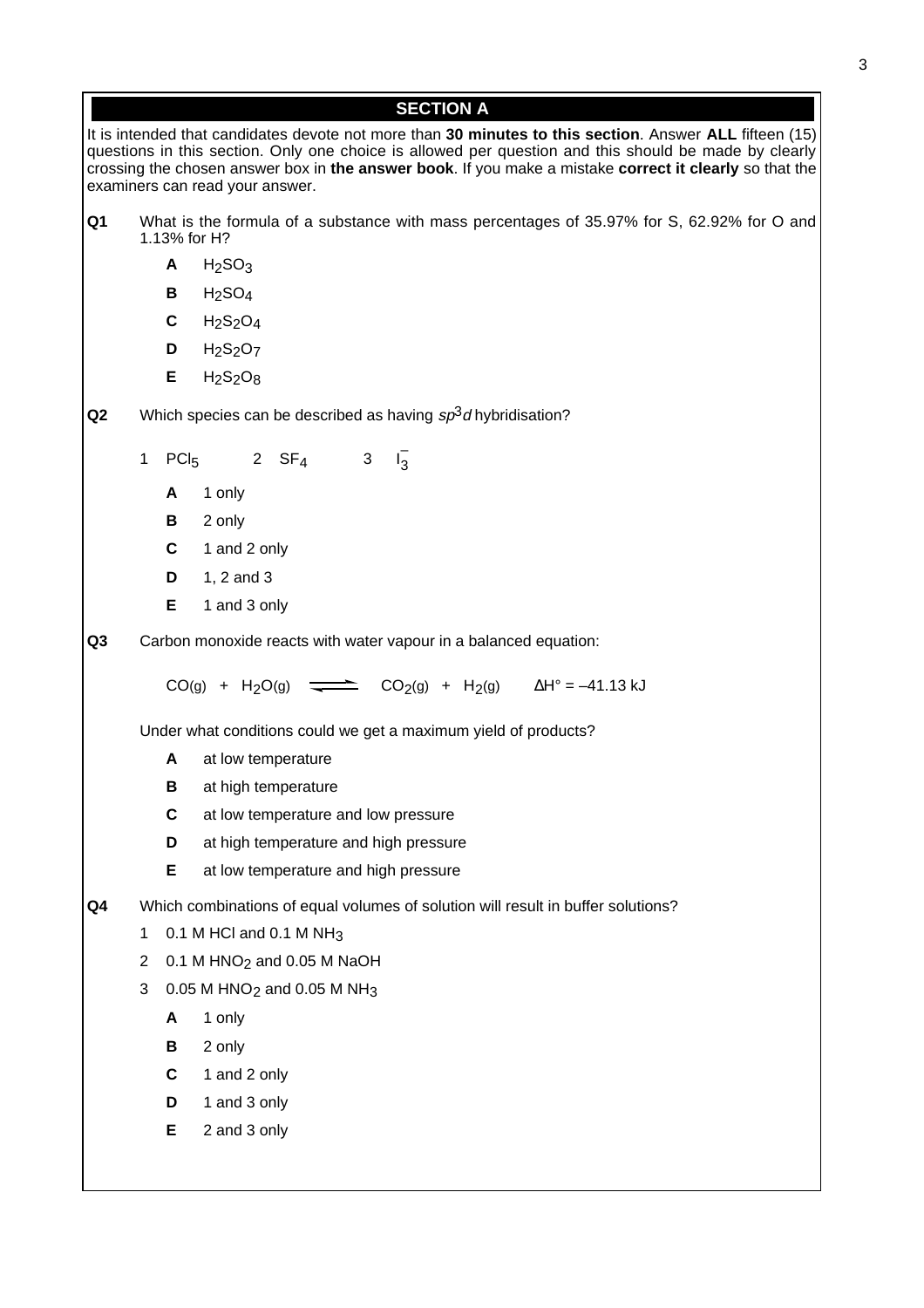**Q5** Which represents an acid-base reaction according to the Lewis definition but **not** the Brønsted-Lowry definition? **A** MgCl<sub>2</sub>(s)  $\frac{1}{2}$  Mg<sup>2+</sup>(aq) + 2Cl<sup>-</sup>(aq) **B**  $CN^{-}(aq) + H_{2}O(1)$   $\longrightarrow$  HCN(aq) + OH<sup>-</sup>(aq) **C**  $NH_3(g)$  +  $HBr(g)$   $\longrightarrow$   $NH_4Br(s)$ **D** Fe(H<sub>2</sub>O) $_6^{3+}$ (aq) + H<sub>2</sub>O(I)  $\implies$  [Fe(H<sub>2</sub>O)<sub>5</sub>OH]<sup>2+</sup>(aq) + H<sub>3</sub>O<sup>+</sup>(aq) **E** HF(aq) + OH<sup>-</sup>(aq)  $\longrightarrow$  H<sub>2</sub>O(I) + F<sup>-</sup>(aq) **Q6** For which element are the oxidation states given actually observed **and** the underlined state the most stable? **A**  $Ca (Z = 20)$  +1, +2 **B** Cr ( $Z = 24$ )  $+2$ ,  $+3$ ,  $+6$ **C** In  $(Z = 49)$   $+3, +5$ **D** Cu ( $Z = 29$ )  $+1$ , +2 **E** Pb  $(Z = 82)$  +2, +4 **Q7** Which of the following molecules will be linear?  $A$   $H_2$ Se  $B$   $PH_3$  $C$  H<sub>2</sub>O **D** O3 **E** HCN **Q8** The electrochemical series uses this reaction as a standard.  $2H^{+} + 2e^{-} \longrightarrow H_{2}$ In order for this half cell to have a potential of 0.00 V, all of the following are required **except A** a solution with  $[H^+]$  concentration = 1.0 M **B** hydrogen gas at a pressure of 1.0 atm **C** an external source of electrons **D** an electrode made of an inert metal such as platinum **E** an atmospheric temperature of 25°C **Q9** Calculate the wavelength of light required to break the bond between two chlorine atoms in a chlorine molecule. The CI--CI bond energy is 243 kJ mol<sup>-1</sup> **A** 9.34 x  $10^{-34}$  m **B** 8.18 x 10<sup>-31</sup> m  $C = 6.26 \times 10^{-21}$  m **D**  $4.93 \times 10^{-7}$  m **E** 4.11 x 10<sup>-6</sup> m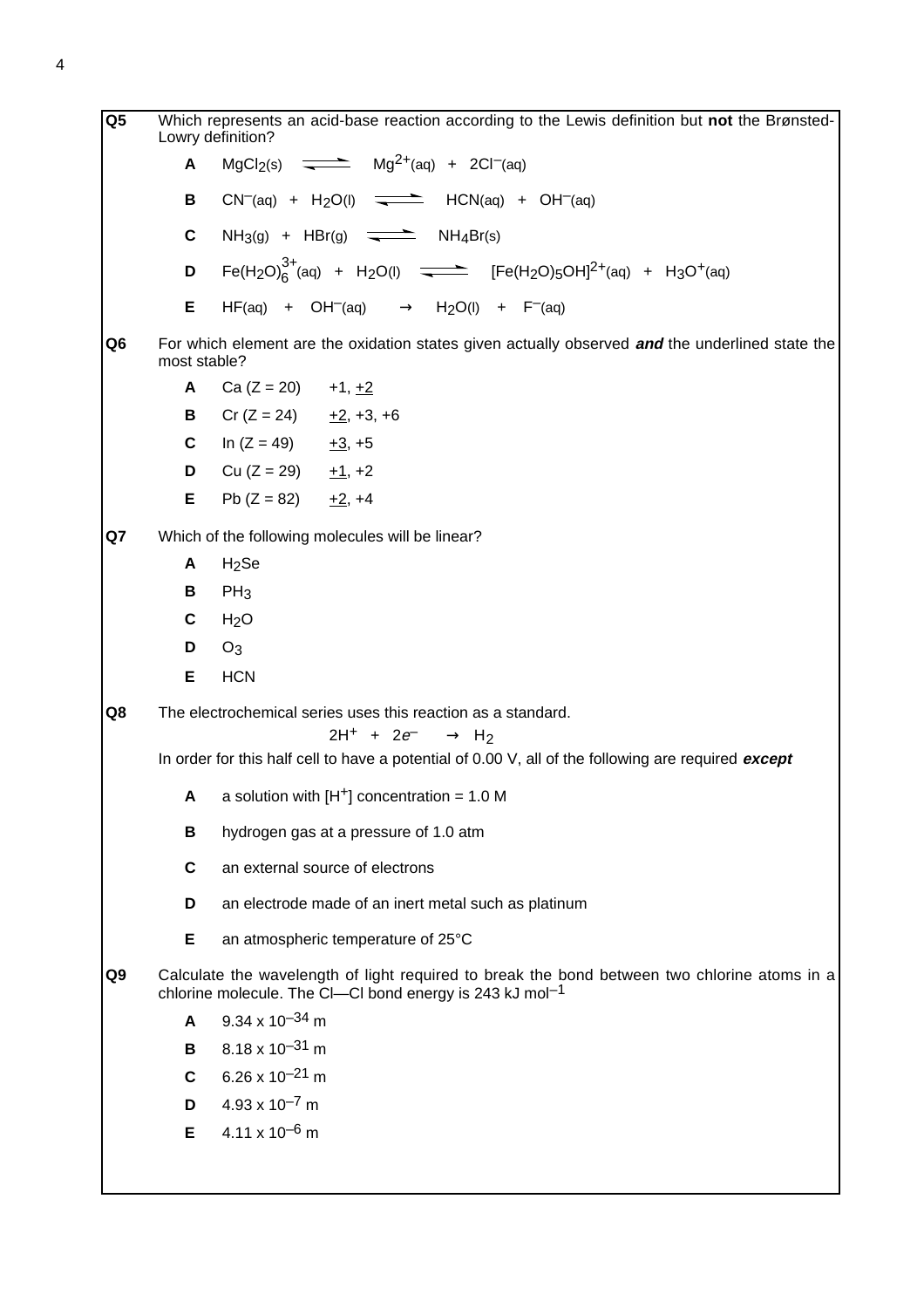| Q10 |                | A 0.100 M solution of acetic acid is titrated with a 0.100 M solution of NaOH. What is the pH when<br>50% of the acid has been neutralised? $K_a$ for acetic acid is 1.8 x 10 <sup>-5</sup> |
|-----|----------------|---------------------------------------------------------------------------------------------------------------------------------------------------------------------------------------------|
|     | A              | 2.38                                                                                                                                                                                        |
|     | В              | 4.74                                                                                                                                                                                        |
|     | $\mathbf c$    | 5.70                                                                                                                                                                                        |
|     | D              | 7.00                                                                                                                                                                                        |
|     | Е              | 10.76                                                                                                                                                                                       |
| Q11 |                | Most of the five hydrocarbons below are structurally identical.                                                                                                                             |
|     |                | CH <sub>3</sub>                                                                                                                                                                             |
|     |                | 1 $H_3C$ - $CH_2$ $CH$ - $CH_2$ $CH$ - $CH_2$ $CH_3$                                                                                                                                        |
|     |                |                                                                                                                                                                                             |
|     |                | $H_3C$ - CH - CH <sub>3</sub><br>$CH_3$ $CH_3$                                                                                                                                              |
|     |                |                                                                                                                                                                                             |
|     | $\overline{2}$ | $H_3C$ - CH - CH - CH <sub>2</sub> · CH - CH <sub>2</sub> · CH <sub>3</sub>                                                                                                                 |
|     |                | $CH_2$ -CH <sub>3</sub>                                                                                                                                                                     |
|     |                | $\begin{array}{ccc} H_3C \text{---}~CH_2 & \quad & CH_2 \text{-}CH_3 \\ \mid & \quad & \mid \end{array}$                                                                                    |
|     | 3              | $H_3C$ - CH - CH - CH <sub>2</sub> · CH - CH <sub>3</sub>                                                                                                                                   |
|     |                | CH <sub>3</sub>                                                                                                                                                                             |
|     |                | $CH_2$ -CH <sub>3</sub><br>CH <sub>3</sub>                                                                                                                                                  |
|     | $\overline{4}$ | $CH-CH2$ -CH-CH-CH <sub>3</sub>                                                                                                                                                             |
|     |                | $CH_2$ -CH <sub>3</sub> $CH_3$                                                                                                                                                              |
|     |                |                                                                                                                                                                                             |
|     |                | $CH_2 \cdot CH_3$                                                                                                                                                                           |
|     | 5              | $H_3C$ - CH <sub>2</sub> · CH - CH - CH <sub>2</sub> · CH - CH <sub>3</sub>                                                                                                                 |
|     |                | $CH_3$ CH <sub>3</sub>                                                                                                                                                                      |
|     |                | Identify the different structure.                                                                                                                                                           |
|     | A              | 1                                                                                                                                                                                           |
|     | В              | $\overline{\mathbf{c}}$                                                                                                                                                                     |
|     | C              | 3                                                                                                                                                                                           |
|     | D              | 4                                                                                                                                                                                           |
|     | E              | 5                                                                                                                                                                                           |
| Q12 | temperature is | At 0°C the ionic product constant of water, $K_w$ , is 1.2 x 10 <sup>-15</sup> . The pH of pure water at this                                                                               |
|     | A              | 6.88                                                                                                                                                                                        |
|     | В              | 7.00                                                                                                                                                                                        |
|     | C              | 7.46                                                                                                                                                                                        |
|     | D              | 7.56                                                                                                                                                                                        |
|     | Е              | 7.68                                                                                                                                                                                        |
|     |                |                                                                                                                                                                                             |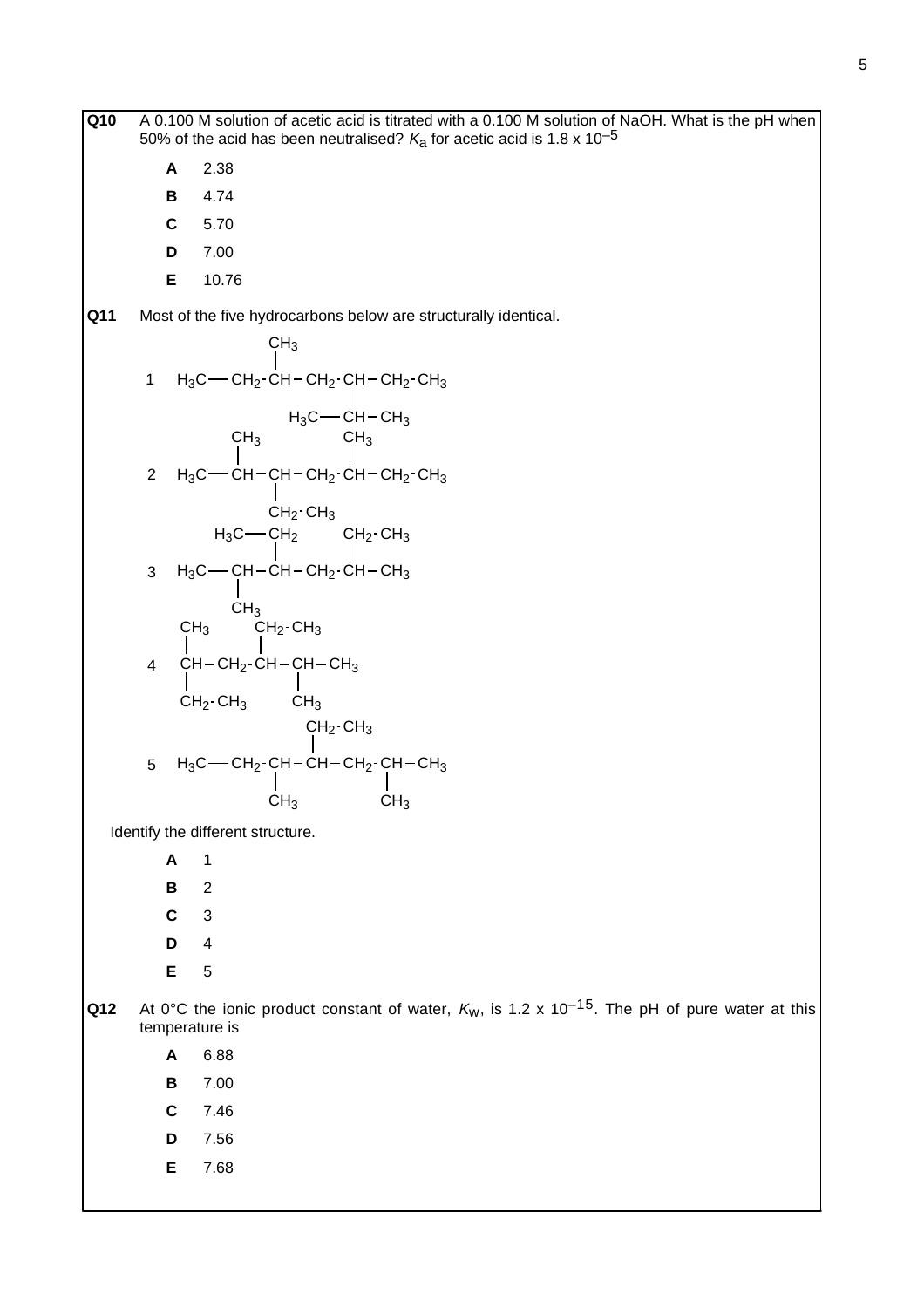**Q13** What is the density (in g mL<sup>-1</sup>) of a 3.60 M aqueous sulfuric acid solution that is 29.0% H<sub>2</sub>SO<sub>4</sub> by mass? **A** 1.22 **B** 1.45 **C** 1.64 **D** 1.88 **E** 1.92 **Q14** How many sigma bonds and how many pi bonds are represented in the following structure?  $\dot{\mathrm{C}}$ i: N $\equiv$ c  $c = c$ H Cl **A** 5 sigma and 4 pi **B** 6 sigma and 3 pi **C** 7 sigma and 2 pi **D** 8 sigma and 1 pi **E** 9 sigma and 0 pi **Q15** The atomic number of iron is 26. The electronic structure of the Fe(III) ion may be represented as 3d 4<sup>s</sup>  $\overline{\mathcal{H}}$ **A** Ar **B** Ar  $\overline{\mathcal{L}}$ **C** Ar **D** Ar **E** Ar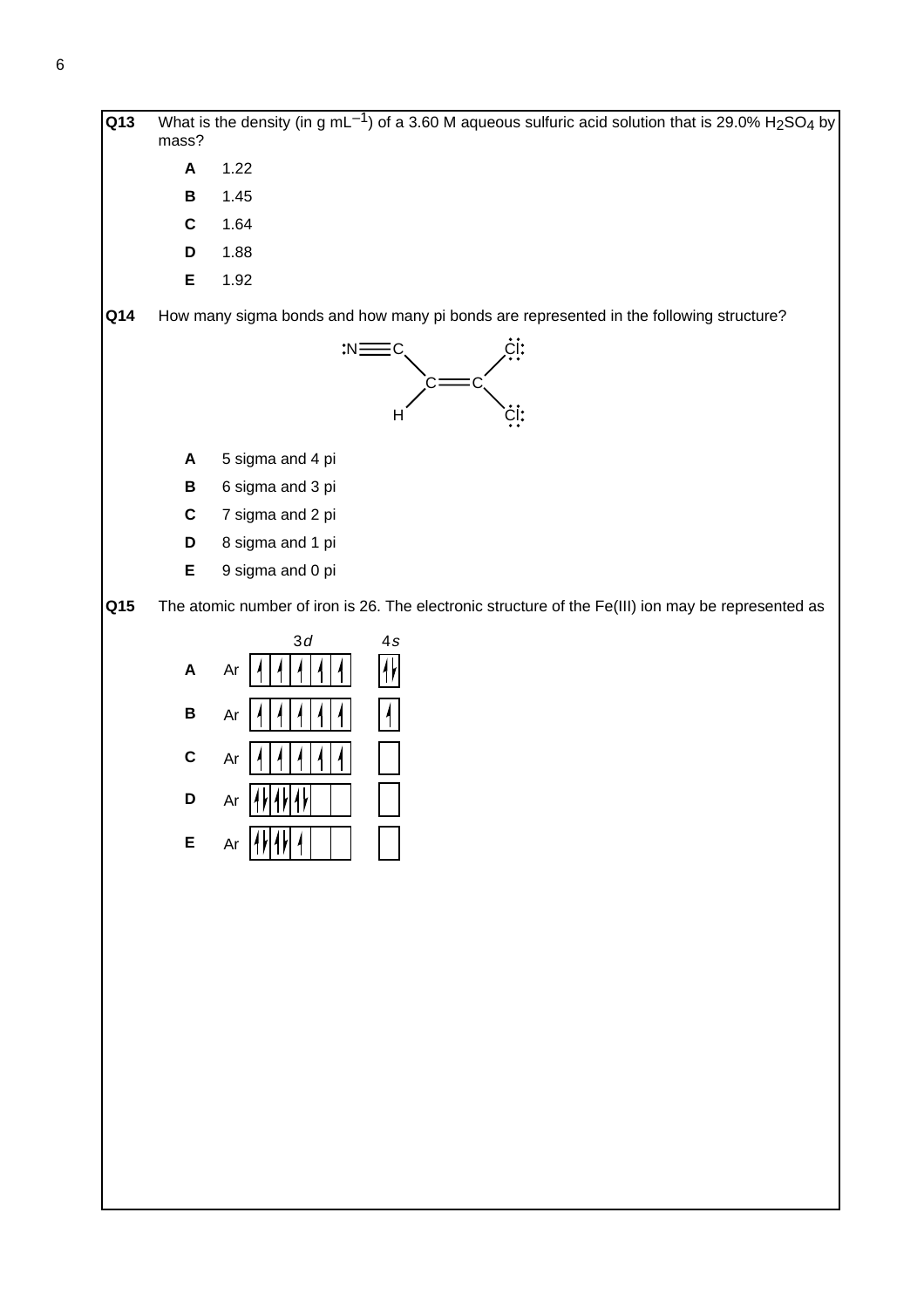## **SECTION B**

Candidates are advised that the correct use of significant figures will be taken into consideration when marking answers to these problems. Candidates are also advised that steps to the solution of problems must be clearly explained. Marks will be deducted for untidy and poorly explained answers. Question 16 is compulsory. You have a choice of answering any two questions of the remaining three questions.

## **Compulsory question**

### **Candidates should note that for calculations they are required to give answers both as expressions and as computed results. Failure to provide either of these will result in marks being deducted.**

**Q16** Chrome-vanadium steel is a valuable alloy for making high speed machine tools. In the modern laboratory it is analysed spectroscopically but the classical volumetric analysis required the subtle interplay of numerous redox reactions. Pit your skills against those of the classic analyst.

A sample of chrome-vanadium steel weighing 2.00 g was dissolved in a mixture of sulfuric and phosphoric acids. Oxidants were then added to raise the oxidation state of iron to  $Fe<sup>3+</sup>$  the chromium to Cr<sub>2</sub>O<sub>7</sub><sup>2–</sup> the vanadium to VO<sub>3</sub> and the manganese to MnO<sub>4</sub>. In short all these elements were in their highest oxidation state. The solution was then treated with a few drops of HCl and the resulting solution still containing Fe $^{3+}$ , Cr $_2$ O $^{2-}_7$  and VO $^{-}_3$  then  $\,$  treated with 25.00 mL

of 0.1010 M FeSO<sub>4</sub>. This resulted in the reduction of Cr<sub>2</sub>O<sub>7</sub><sup>2</sup> and VO<sub>3</sub> to Cr<sup>3+</sup> and VO<sup>2+</sup> respectively. The Fe<sup>2+</sup> and VO<sup>2+</sup> in this solution was then titrated with 0.02236 M KMnO<sub>4</sub> and required 12.60 mL to reach the equivalence point.

A small volume of Fe<sup>2+</sup> was then added to again reduce the VO $_3^-$ produced by the KMnO $_4$  back to VO<sup>2+</sup> and this then titrated directly with 0.02236 M KMnO<sub>4</sub> a process requiring 0.86 mL to reach the equivalence point.

- (a) Why was it necessary to add the HCl before commencing the titration?
- (b) Write balanced half equations for
	- (i) The reduction of  $Cr_2O_7^{2-}$ .
	- (ii) The oxidation of  $Fe<sup>2+</sup>$ .
	- (iii) The reduction of  $VO_3^-$ .
	- (iv) The reduction of  $MnO_4^-$ .

and hence

- (c) Write balanced ionic equations for the following reactions
	- (i)  $Cr_2O_7^{2-}$  with Fe<sup>2+</sup>
	- (ii)  $VO_3^-$  with Fe<sup>2+</sup>
	- (iii)  $\text{MnO}_4^-$  with Fe<sup>2+</sup>
- (d) Calculate the following quantities
	- (i) The moles of Fe<sup>2+</sup> in the 25.00 mL sample of standard FeSO<sub>4</sub> solution.
	- (ii) The moles of  $Fe^{2+}$  titrated with 12.60 mL of standard KMnO $_4$ .
	- (iii) The moles of Fe<sup>2+</sup> consumed by the Cr<sub>2</sub>O<sub>7</sub><sup>2</sup>
	- (iv) The moles of chromium in the steel sample and hence the % chromium present in the sample.
- (e) Calculate the % of vanadium in the steel sample.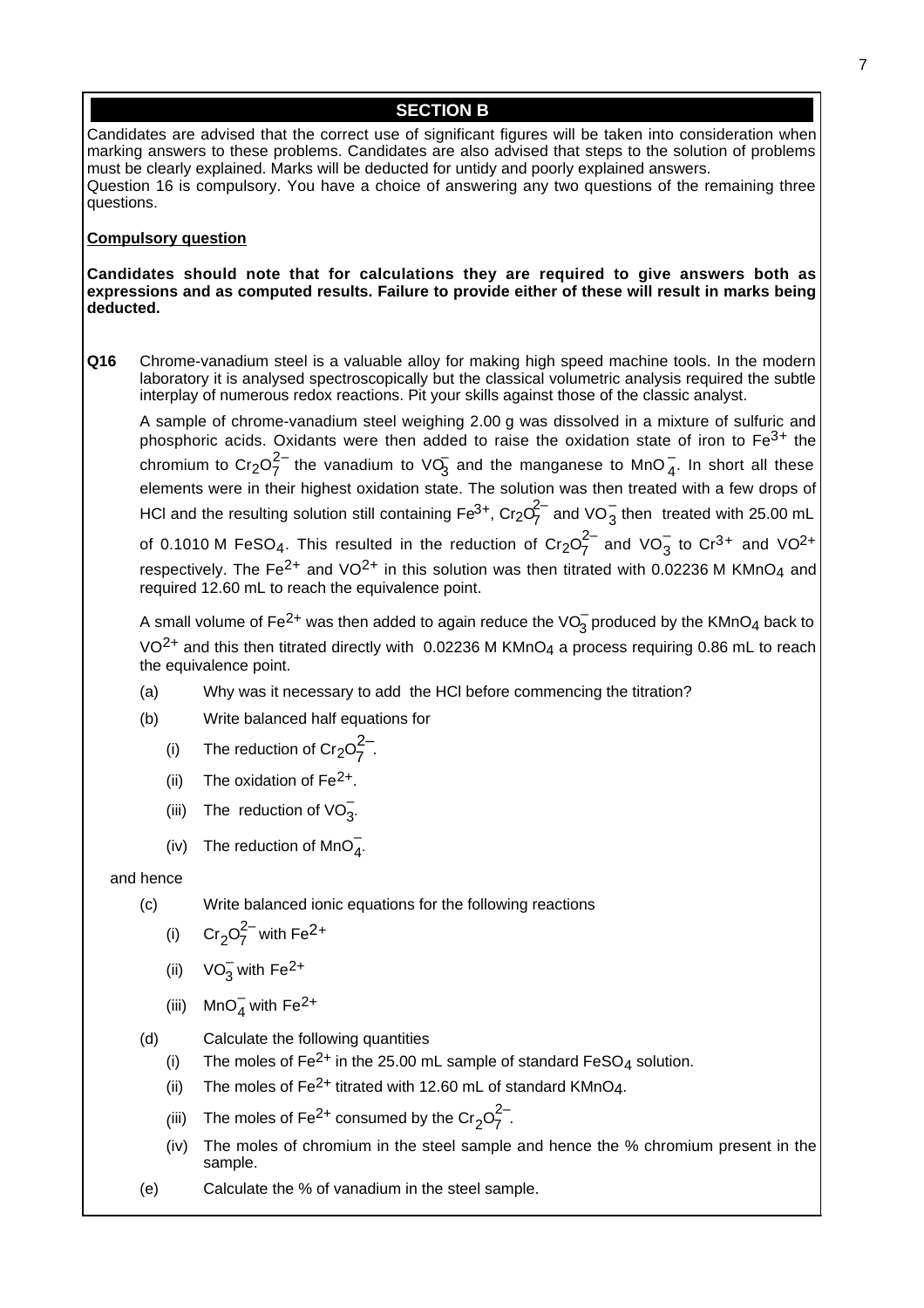**Q17** Compound **A** is a white crystalline, ionic compound that is widely used as a fertiliser and as an explosive in mining and quarrying operations. It decomposes explosively above ca 300°C to give two colourless and odourless diatomic gases **B** and **C**, and H2O. At lower temperatures (ca 250°C) A decomposes to give a triatomic gas D and H<sub>2</sub>O. D is used as a mild anaesthetic and a propellant for whipped cream (due to its high solubility in fat). Like **A**, **D** is thermodynamically unstable and decomposes on heating to **B** and **C**.

Compound **A** is prepared commercially by reacting gaseous **E** with **F**. **E** has a distinctive, irritating, pungent odour and can be produced by the action of dilute aqueous NaOH on **A**, upon heating. (**E** is not the sole product of the reaction). Commercially, **E** is prepared by reacting **B** and H2 in the presence of an iron oxide catalyst at high temperature (ca 400 °C) and high pressure (ca 250 atm).

**F** is a strong acid and a strong oxidising agent. It is prepared commercially via a three step process:

- Reaction of **E** with **C** at ca 850°C, in the presence of a catalyst, produces a colourless, diatomic gas **G** and H<sub>2</sub>O. (Reaction of atomic oxygen with **D** also produces **G**).
- Further reaction of **G** with **C** produces a brown, triatomic gas **H** which exists in equilibrium with colourless **I**. **I** is isoelectronic with  $C_2O_4^{2-}$  the oxalate ion.
- **H** disproportionates in H<sub>2</sub>O to produce **F** and **G** with the latter being recycled.
- (a) (i) Identify compounds **A**-**I** and .
	- (ii) Write a balanced equation for each of the reactions.
- (b) Draw Lewis structures for **D**, **E**, **F**, **H** and **I**.
- (c) Why is the reaction of **H** with H<sub>2</sub>O termed a disproportionation reaction?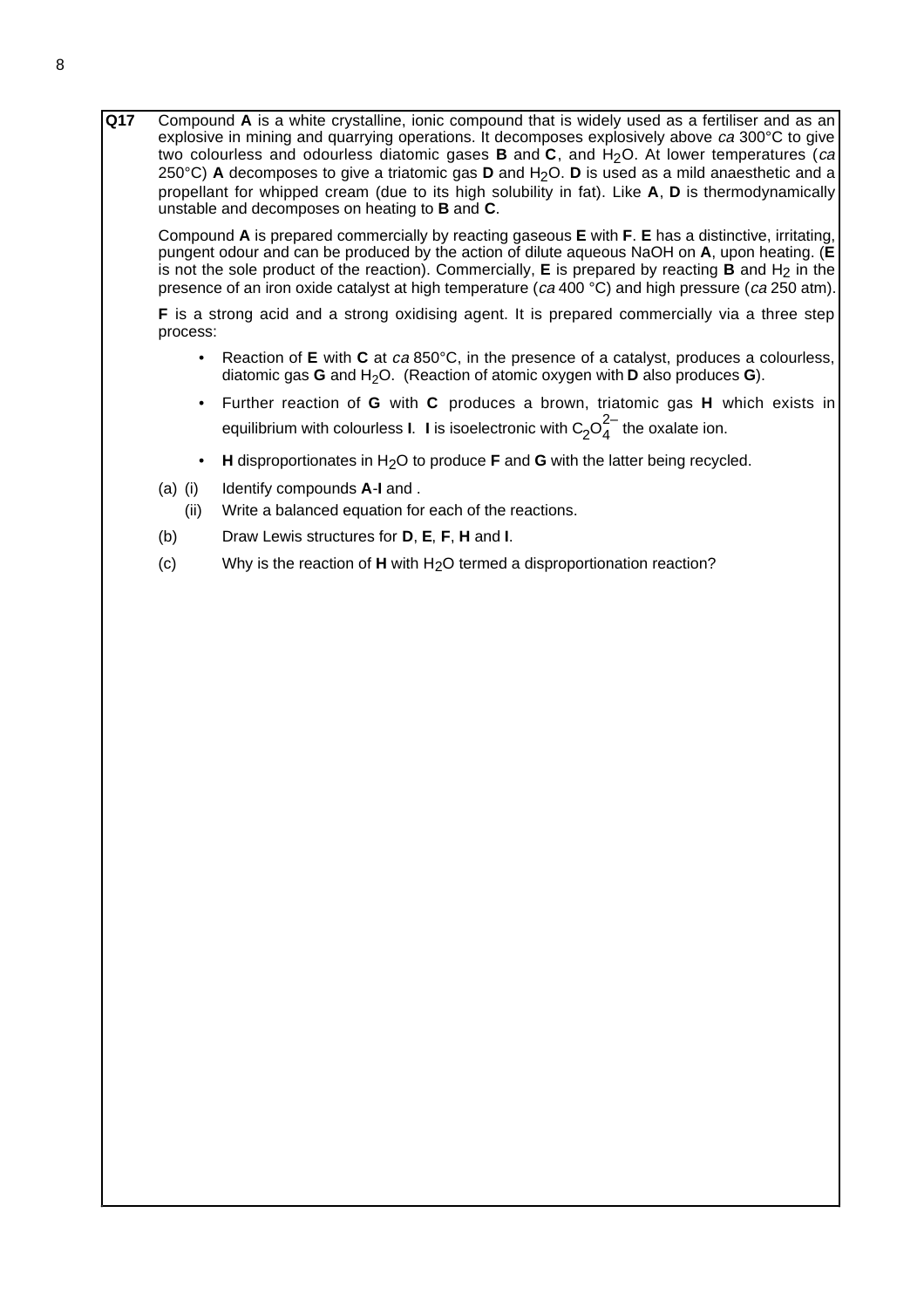**Q18** Shape or molecular geometry is an important feature of the reactivity of organic molecules. For example the molecule of butane  $(C_4H_{10})$  can be examined for different energy states, called conformers, by recalling that the two ends of the molecule may rotate around the central carboncarbon bond, like propellers. This is referred to as "free rotation". The highest energy conformer of butane is one in which repulsions between groups is at a maximum and this is shown as a so called "saw-horse" diagram and Haworth projection below.  $CH<sub>3</sub>$ CH3  $CH<sub>3</sub>$ 



Recalling that so called "steric repulsions" are a result of repulsions caused by bonding and nonbonding electrons around atoms, and that large groups such as  $CH<sub>3</sub>$  are closer through space than hydrogens.

- (a) (i) Use the Haworth projection to show the minimum energy conformer of butane.
	- (ii) Likewise draw a conformer which is energetically between the one shown in the question above and your answer to (i).

Double bonds unlike single bonds are rigid and the two ends are no longer able to undergo free rotation. As a consequence the molecule of but-2-ene can exist as two non interconverting isomers.



These are designated  $E$  and  $Z$  isomers respectively. Assigning the symbol (called a stereodesignator) E or Z is easy once you understand the rules. Simply these say you look at each half of the molecule in turn and assign priorities to the groups attached to the double bond according to the atomic number of the atom attached directly to the double bond.



C (atomic number =  $6$ ) > H (atomic number = 1)

If the two priority groups designated  $\odot$  are on opposite sides of the double bond the (E) designator is applied and if they are on the same side of the double bond the  $(Z)$  designator is applied.

(b) Assign the correct stereodesignator to the following molecule.



(Q18 is continued on the next page)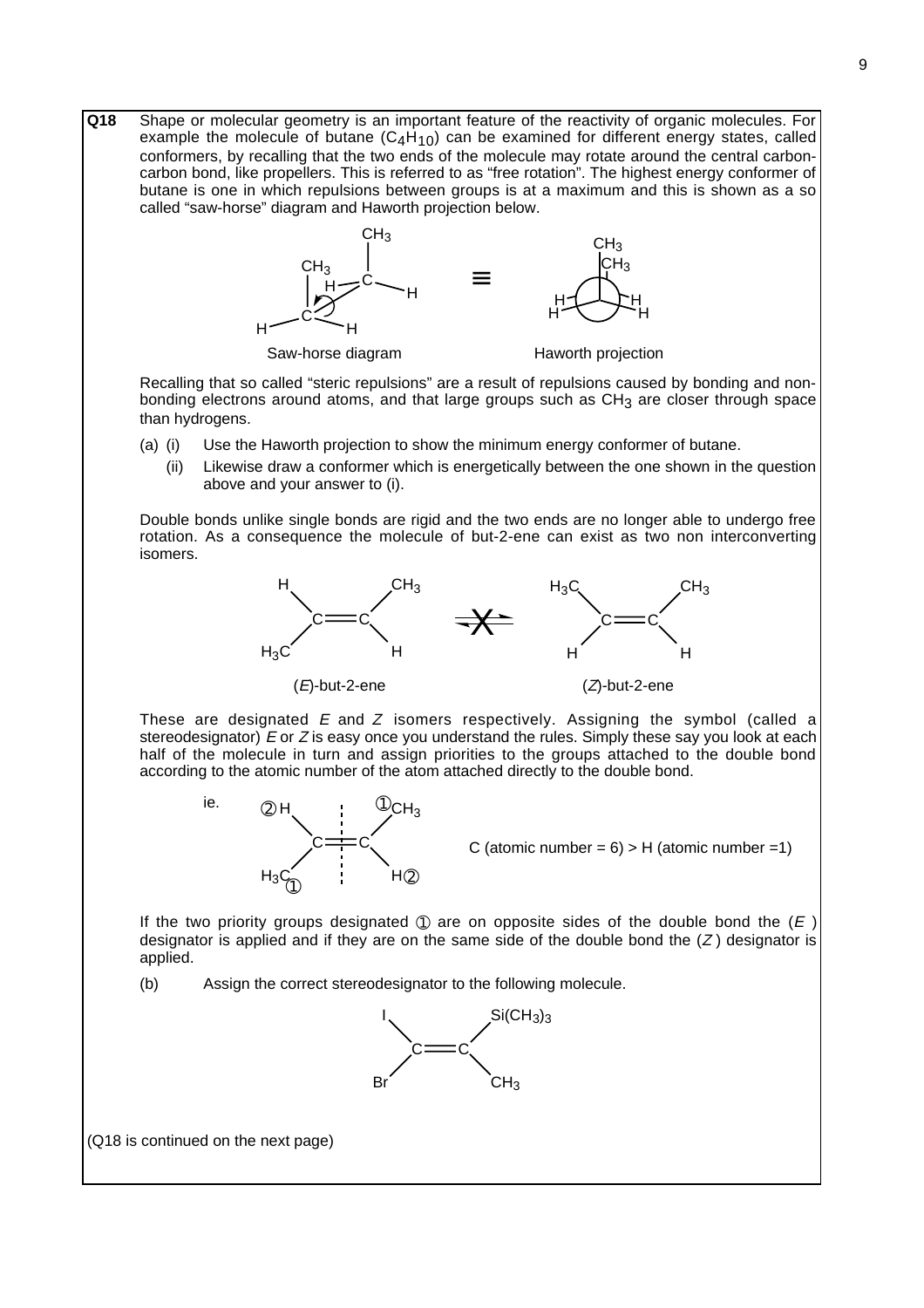

(Q18 is continued on the next page)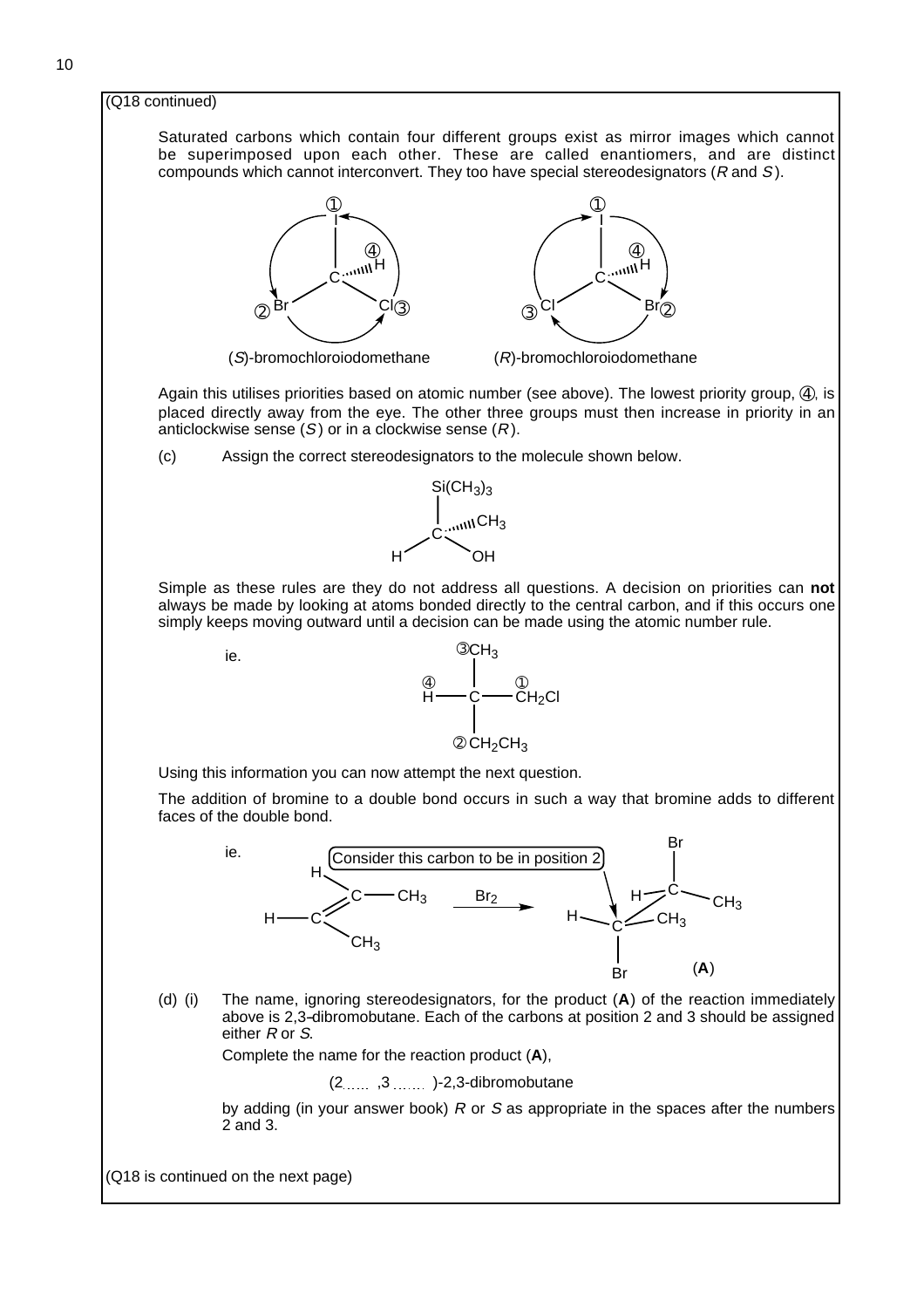#### (Q18 continued)

(ii) Using the saw-horse form draw a diagram, in your answer book, to complete the following reaction.



(e) Now try to put all these ideas together. The following reaction



has been extensively studied. It is known that the loss or elimination of bromine occurs from the conformer in which the bromines are as far removed as possible from one another. For the (1S, 2S) isomer of 1,2-dibromo-1,2-diphenylethane,

(i) Draw in saw-horse form the conformer from which the elimination of  $Br<sub>2</sub>$  occurs.

#### and then

- (ii) Predict which isomer,  $E$  or  $Z$  of the corresponding alkene will be formed.
- (iii) Finally decide if the outcome would be the same if you started with a one to one mixture of the enantiomers, ie the  $(1S, 2S)$  and  $(1R, 2R)$  enantiomers, of 1,2-dibromo-1,2-diphenylethane, and briefly explain your reasoning.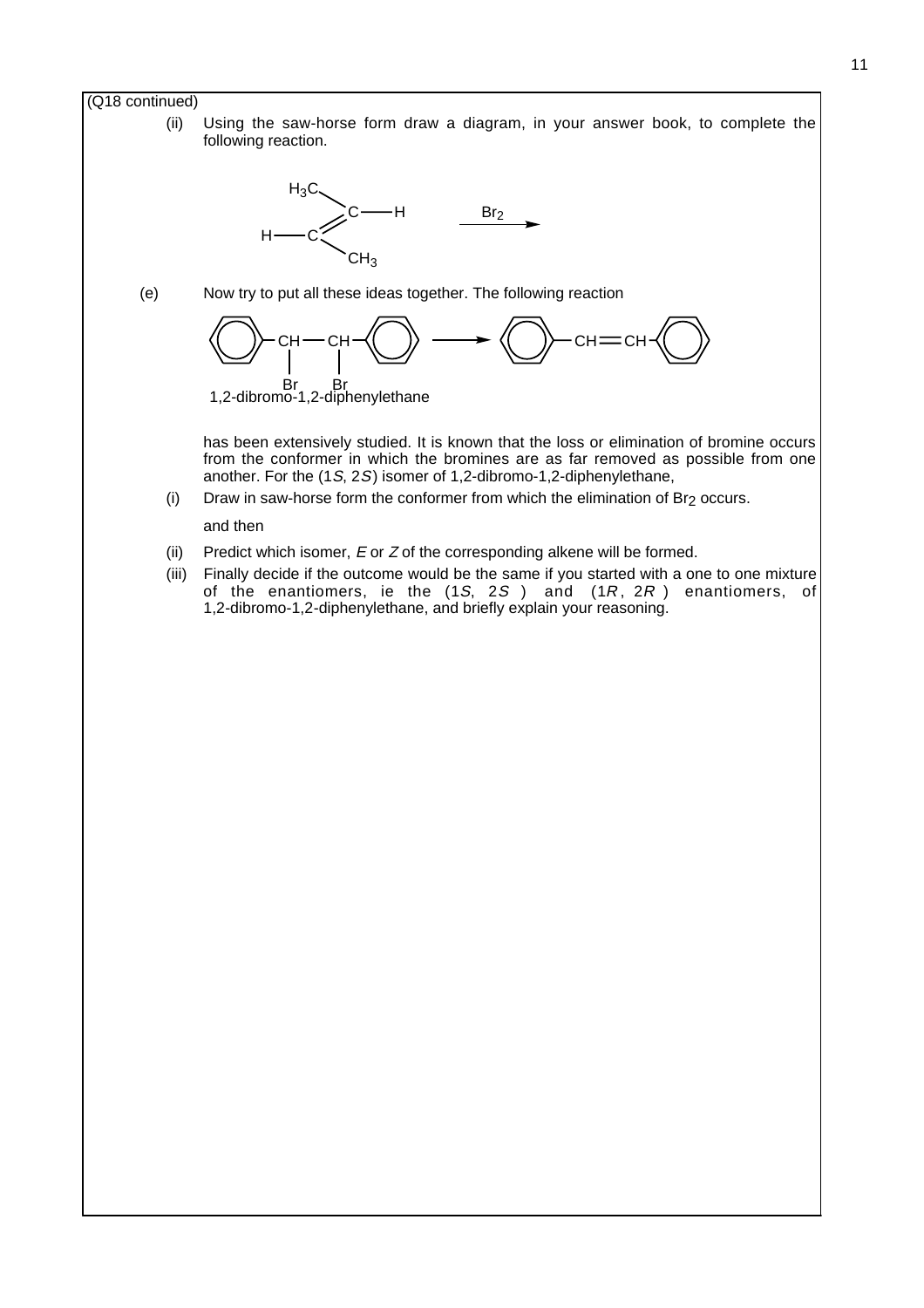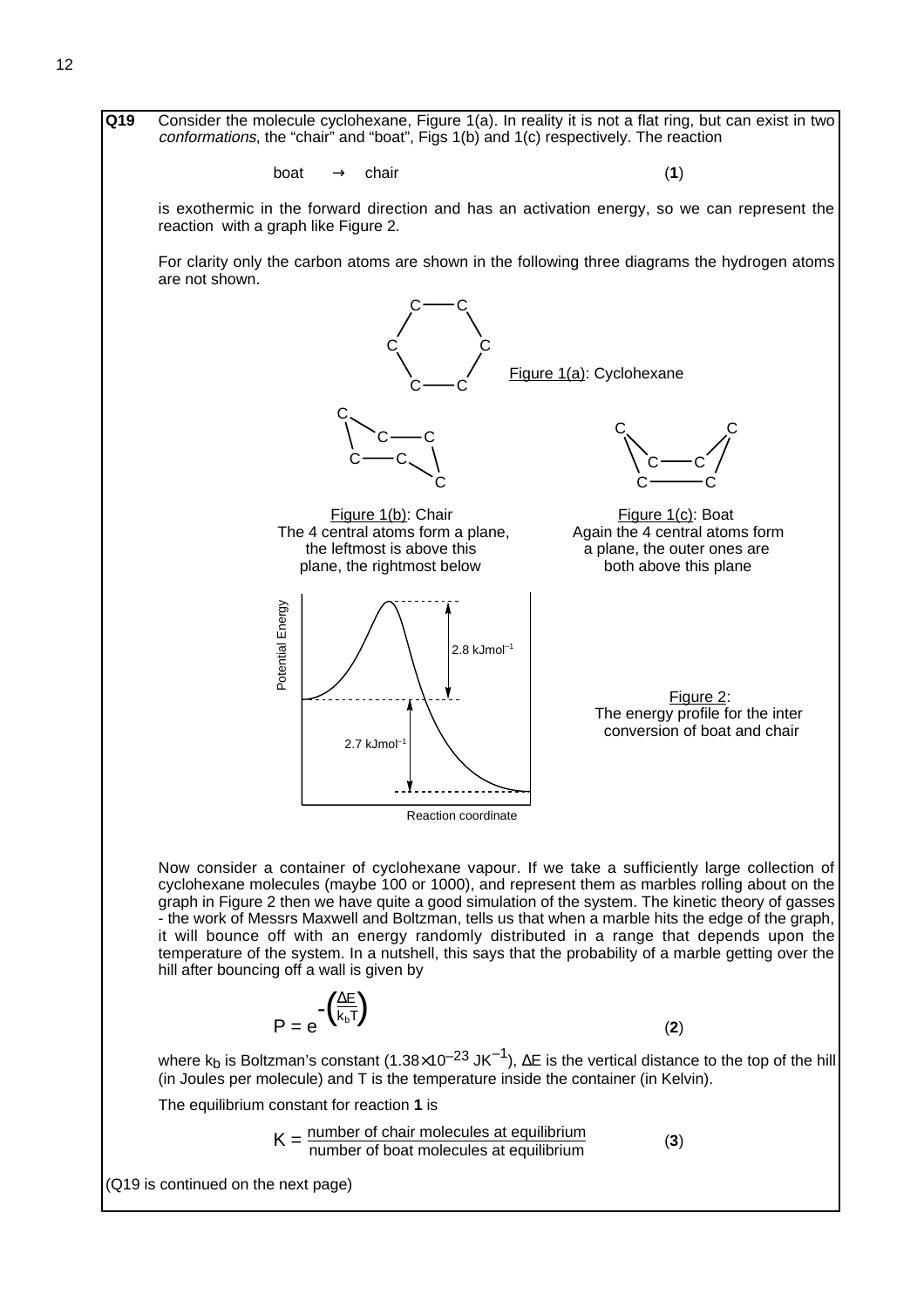### (Q19 continued)

The value of this constant can be obtained from the simulated system outlined above by the following iterative process:

- •1 Put all the marbles on one side of the hill.
- •2 Let every marble bounce off the walls **once** (Assume that these magic marbles never bump into each other), and work out where all the marbles are now.
- •3 Repeat (•2) until the number of marbles on each side no longer changes. (Note that because there are an integer number of marbles, you may find that one marble hops back and forth. This is just numerical error and you can stop if it happens).

For example, if the forward reaction had a hill 1 kJmol $^{-1}$ , and the reverse reaction a hill of 2 kJmol<sup>-1</sup>, and the temperature is 300 K then the calculation would proceed as follows.

- •1 Start with 100 marbles (molecules) of reactant.
- •2 The number of marbles that will convert to product is

$$
100 \times e^{-\left(\frac{1000}{1.38 \times 10^{-23} \times 300}\right)} = 67
$$

•3 Thus, when we begin again, we have 33 "reactant marbles" and 67 "product marbles". Repeating the calculation gives

$$
33 \times e^{-\left(\frac{1000}{1.38 \times 10^{-23} \times 300}\right)} = 22
$$
 reactant marbles convert to product and  
67 x e<sup>-\left(\frac{2000}{1.38 \times 10^{-23} \times 300}\right)} = 30 product marbles convert back to reactant</sup>

and we now have  $33 - 22 + 30 = 41$  "reactant marbles" and  $67 - 30 + 22 = 59$  "product marbles". The calculation would be repeated until the number of marbles in each position stopped changing.

- (a) Use the iterative procedure above to evaluate the equilibrium constant, K, at 25°C and 200°C. For both temperatures record the results, in the answer book, for each calculation that you had to do in step •2 above.
- (b) Explain the difference in K values at the two temperatures. What value do you think K will approach at very high temperatures? Why?
- (c) (i) To what event in the real system does "bouncing off the walls" correspond?
	- (ii) What determines, in the real system, the average time between each bouncing?
	- (iii) On the basis of your previous answers, explain the effect of temperature on reaction rate.
	- (iv) What would be the effect on the rate at which equilibrium was reached if the experiment was repeated with high pressure helium gas added to the container?
	- (v) Given that the kinetic energy (E) of a molecule can be calculated by

$$
E = \frac{1}{2}(mv^2)
$$
 (4)

(where m is the mass of the molecule and v its velocity), what difference, if any, would there be if argon were used in place of helium in part (iv)?

In reality, the profile of the energy hill cannot usually be defined in terms of one parameter (the reaction coordinate) alone. For instance, there is often a geometric factor that relates to the relative orientations of two molecules when they collide. The resulting *potential surface* is shown in Figure 3. The marbles used for illustration above begin in a long line with fixed reaction coordinate (ie they are all reactant molecules) but with different geometric factors (orientations in space).

(Q19 is continued on the next page)